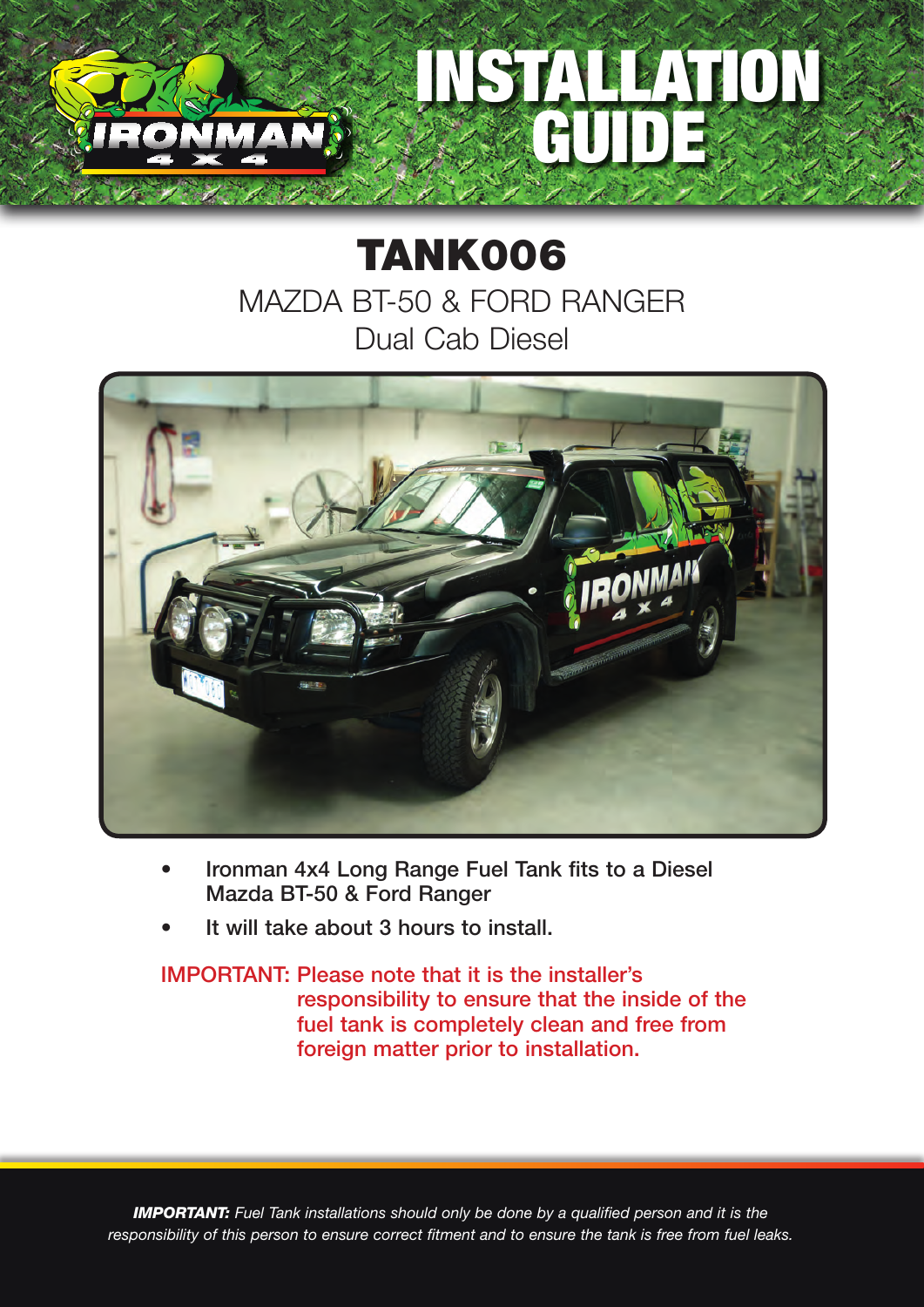- 1. Before installation check fuel tank application is compatible with your vehicle.
- 2. Remove right hand rear mudguard liner, stone guard from underneath fuel tank, stone guard from between fuel tank and chassis rail and rear section of tail shaft

Disconnect fuel hoses from ontop of chassis rail and disconnect fuel filler and fast fill breather from fuel tank.





- 
- 

3. Unbolt fuel tank and lower enough to disconnect and unclip fuel sender wiring. Remove fuel tank.

4 Remove fuel sender and rollover valve from original fuel tank and refit to new tank.



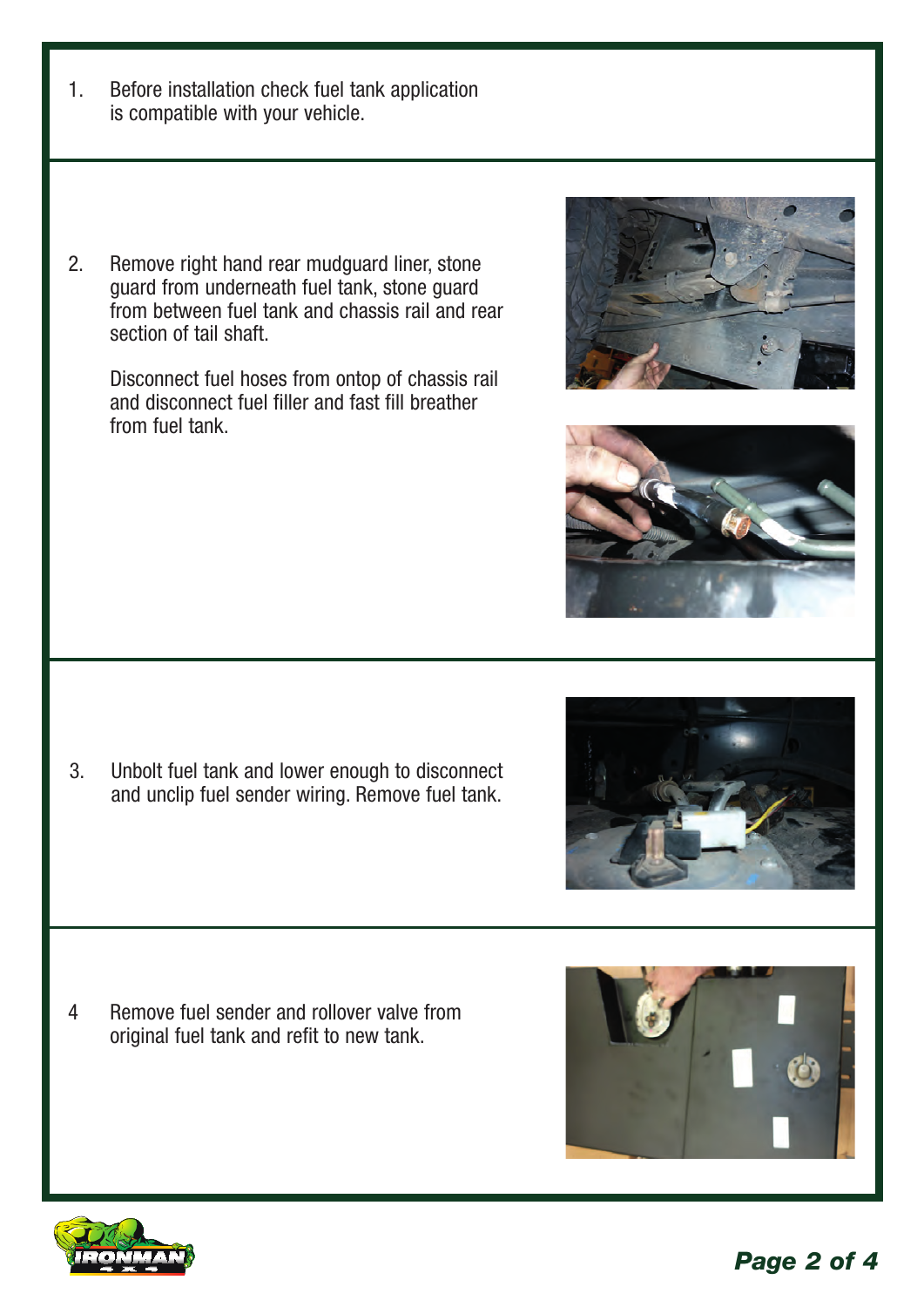5. Remove two breather hoses from original tank and join together using joiner supplied and connect to rollover valve as shown.

6. Remove fuel hoes from fuel sender and replace with longer ones supplied.

7. Refit tank to vehicle.

8. Reattach fuel hoses, fuel sender wire, fuel filler and fast fill breather and reattach breather to chassis.